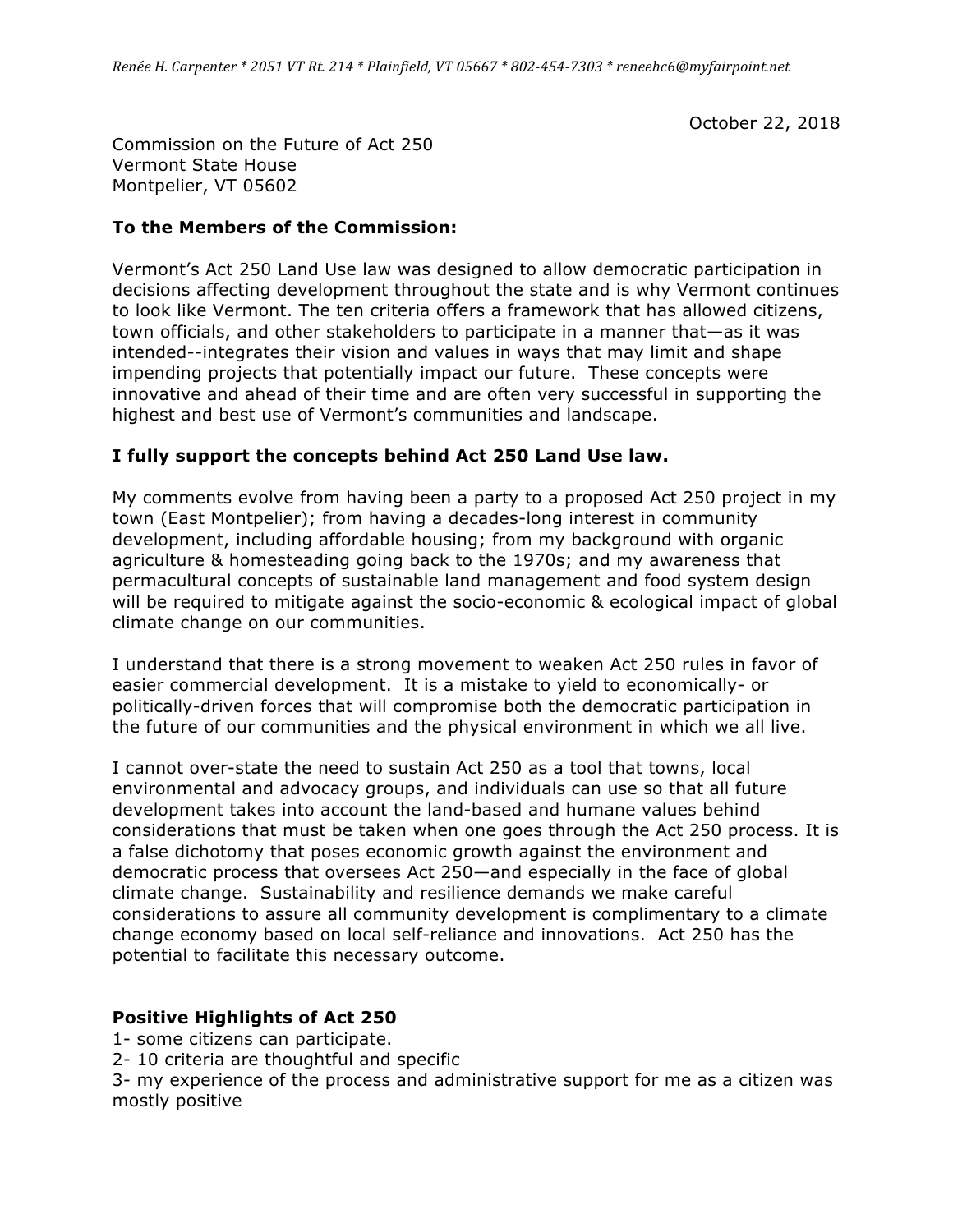4- the public nature of Act 250 and my party status allowed others with an interest to reach out and support our mutual best interest

5- despite the odds against us, our small citizen action group was effective in protecting our community resource … (to a point)

## **Challenging requirements/ outcomes of Act 250**

1- many citizens are unable to participate for various reasons (that should be explored), including time, money, experience, and (far too often) misuse of political power.

2- citizens are often up against more powerful interests—whether it be a state agency or a developer—with more money, legal funds, and expertise that gives unfair advantage.

3- the cost of fighting an appeal (especially against moneyed interests) is prohibitive.

4- once a permit is issued, there is no oversight of the project to assure it is in compliance, and

5- enforcement appears to be non-existent.

6- when state agencies are the developer, they have undue influence or weight when another state agency (NRB) is overseeing enforcement

# **Upgrading Act 250 to address 21st Century Concerns**

The process of reviewing Act 250 to meet  $21<sup>st</sup>$  Century concerns is important and must take into full consideration the serious challenges we face in these evolutionary times. While politics and economies might be fickle and fluxuate over time, **our dependence** on our landscapes and ecosystems are not. We need clean water to drink, clean air to breath, and our close-knit communities to sustain us through challenging times—personal, economic, or political. Regardless of any national political trends, the facts of physics rule—regardless of whether we choose to believe them or not. Resilience requires that we pay attention and adapt to the practical needs of our communities and all of their inhabitants in a post-carbon, climate change economy.

Act 250 was initially devised to promote democratic process. This must be maintained and made **more inclusive**, not less. People with long-time residential status in our communities should have more weight than moneyed interests.

The original proposed law included a **statewide planning process**. This should be re-instituted in a fashion that **seeks out** the innovators in climate science, agroecology, silvaculture, and energy efficient designs in housing, community space, transportation, and community resource development (which includes care of seniors, children, and the most vulnerable among us), including community-scaled energy production and new economic models.

Finally, I want to acknowledge that one of Act 250's initial goals was to protect "historic patterns" of community development and agriculture, and that we may need to alter exactly what that means. For example, historic Vermont villages were generally built along waterways that—in recent years, and predicted to accelerate